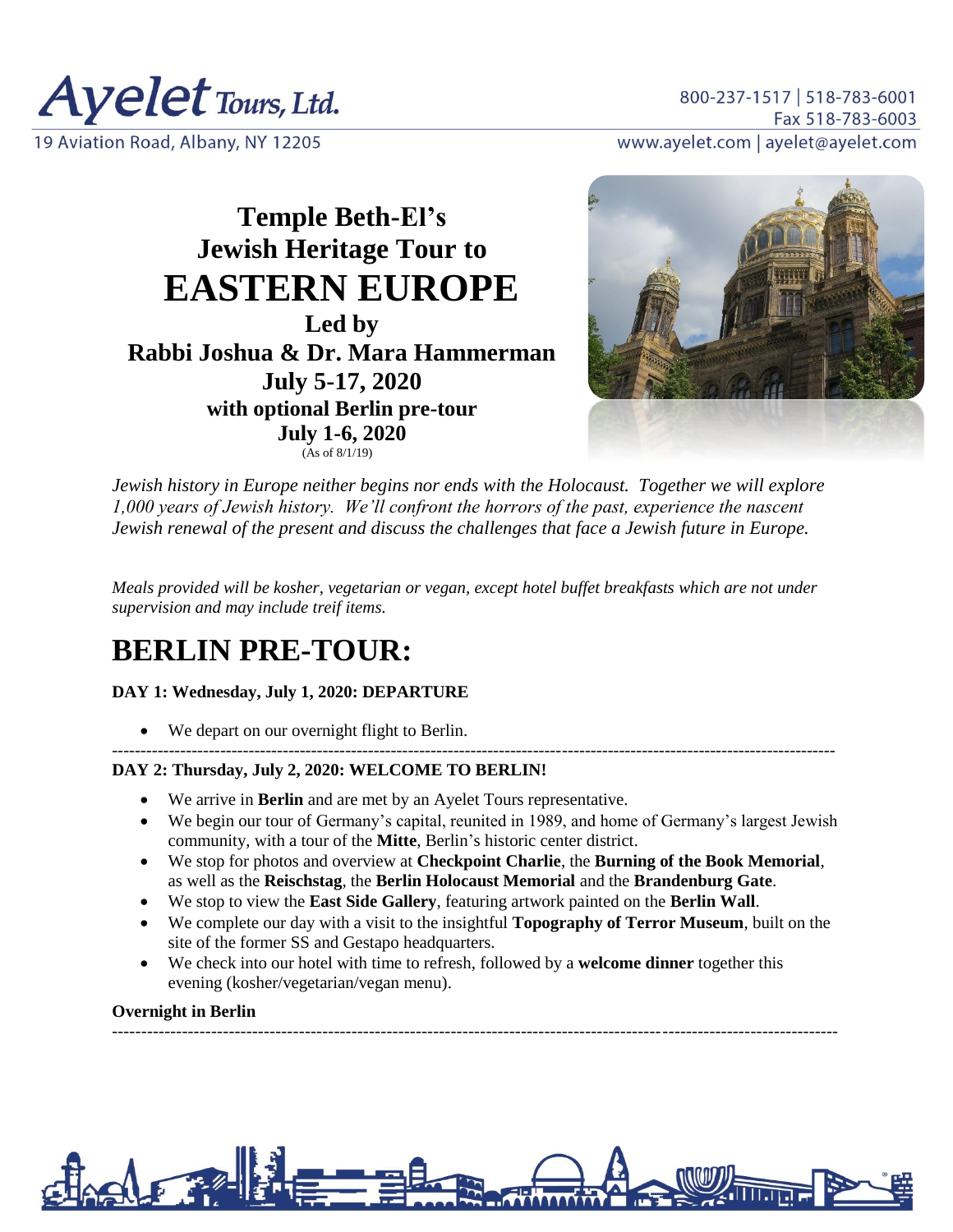#### **DAY 3: Friday, July 3, 2020 2019: POTSDAM**

- Breakfast at our hotel.
- This morning, we travel to **Potsdam**. On the way, we cross the **Glienicke Bridge**, a famous exchange point for Soviet spies during the days of the Cold War. In Potsdam, we stop to view the stunning **Sanssouci Palace and Gardens**, built by Frederick the Great.
- We continue to **Cecilienhof Manor**, site of the famous 1945 meeting between Truman, Churchill and Stalin **OR** we visit the **Zacharias Frankel College**, which trains new groups of Masorti/Conservative rabbis in Europe who are well versed in Jewish texts and committed to a life of mitzvot and a love of Jewish tradition.
- Later this afternoon, we continue to the **Wannsee House**, where the Wannsee conference took place and the Nazi "final solution of the Jewish question" was decided.



- We return to Berlin and stop at the **Gleis 17 Memorial**.
- As the sun sets, we enjoy **Shabbat services** with the local community at the beautiful **Rykestrasse Synagogue**, Germany's largest synagogue, reopened 70 years after being damaged severely during Kristallnacht, followed by **Shabbat dinner** together at restaurant Feinberg or similar (kosher/vegetarian/vegan menu).

#### **Overnight in Berlin**

#### ---------------------------------------------------------------------------------------------------------------------------- **DAY 4: Saturday, July 4, 2020: JUDAISM IN BERLIN - SHABBAT SHALOM!**

- Breakfast at our hotel.
- Morning at leisure. You may choose to join services at one of the many local synagogues or explore this beautiful city at your own pace!
- This afternoon, we enjoy a walking tour of the **Old Jewish quarter**, which is constantly revolving and changing. Along the way, we pass by the **Neue (New) Synagogue**, with its gilded dome, which is the most visible symbol of Berlin's revitalized Jewish community, and the **Altes (Old) Synagogue**.
- **Boxed lunch** included today.
- We'll hear stories of survival during the Nazi period, learn where **Otto Weidt**, Berlin's own "Schindler," ran his workshop for the blind, and see where the successful women's protest helped save almost 2,000 Jews from deportation to the death camps.
- Our tour continues with a stop in the **Hackescher Hof courtyards**, where the founder of Reform Judaism once lived and on to the oldest **Jewish cemetery** in the area, where Moses Mendelssohn is buried.

--------------------------------------------------------------------------------------------------------------------------

• Enjoy the evening at leisure to explore and have dinner on own.

#### **Overnight in Berlin**

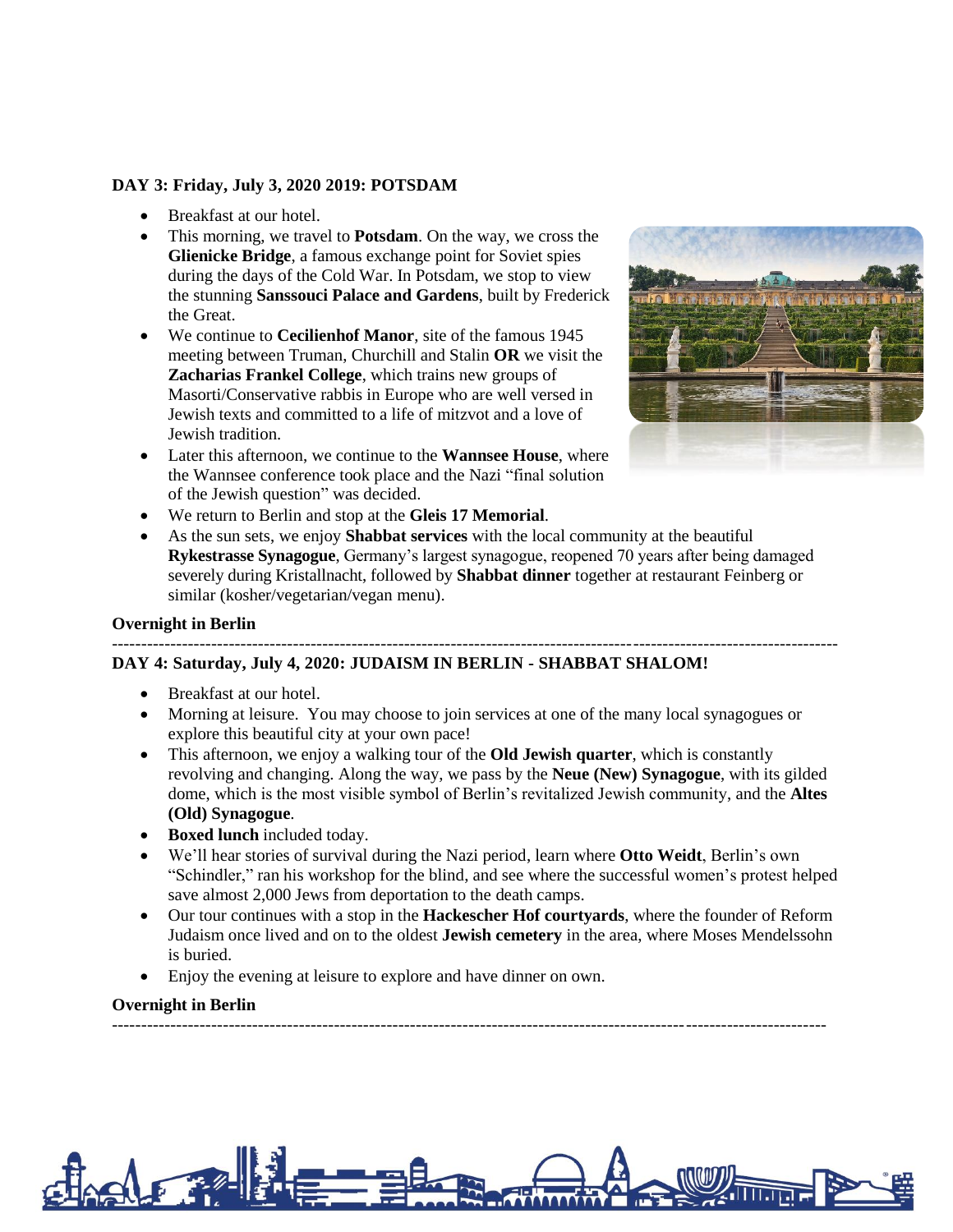#### **DAY 5: Sunday, July 5, 2020: BERLIN**

- Breakfast at our hotel.
- This morning, we view the museum inside the **Oranienburgerstrasse Synagogue** and meet with Masorti (Conservative) **Rabbi Gesa S. Ederberg** to discuss Judaism in Berlin today.
- We also view the **Rosenstrasse Memorial**, site of a significant peaceful protest by Aryan wives and relatives of Jewish Germans rounded up for deportation.
- This afternoon, we explore the UNESCO World Heritage site, **Museum Island**, to see the **Gates of Babylon** at the **Pergamon Museum**.
- We complete our day with a stroll through the **Bavarian quarter**, a former Jewish neighborhood, that became an unofficial ghetto where Berlin's Jews were contained before deportation. Along the way, we see the 80 placards that make up the public art installation, *"Places of Remembrance"* about the Nazi's anti-Semitic legislation.
- Evening at leisure and dinner on own.

#### *Main tour participants depart the United States for Prague this evening.*

#### **Overnight in Berlin**

# **EASTERN EUROPE MAIN TOUR:**

#### **DAY 6: Monday, July 6, 2020: WELCOME TO PRAGUE!**

- Breakfast and check out of our hotel.
- Pre-tour participants board our **train to Prague**, where we meet up with the main tour participants who arrive today. Prague is the Czech capital, also known as "the City of One Thousand Spires", with its Baroque churches, promenades, parks and ancient city walls.
- We meet our local guide and cross the **Charles Bridge**, stopping to see the **Astronomical Clock** along the way to the **Old Town Square**. Here, we see the Statue of the Czech revolutionary, **Jan Hus**, who reformed the Czech universities and inspired the Hussites, who rebelled against Catholic doctrine.
- We check into our hotel and have time to refresh.
- This evening, we join together for a fun **welcome dinner** at a local restaurant (kosher/vegetarian/vegan menu).

-------------------------------------------------------------------------------------------------------------------------

#### **Overnight in Prague**



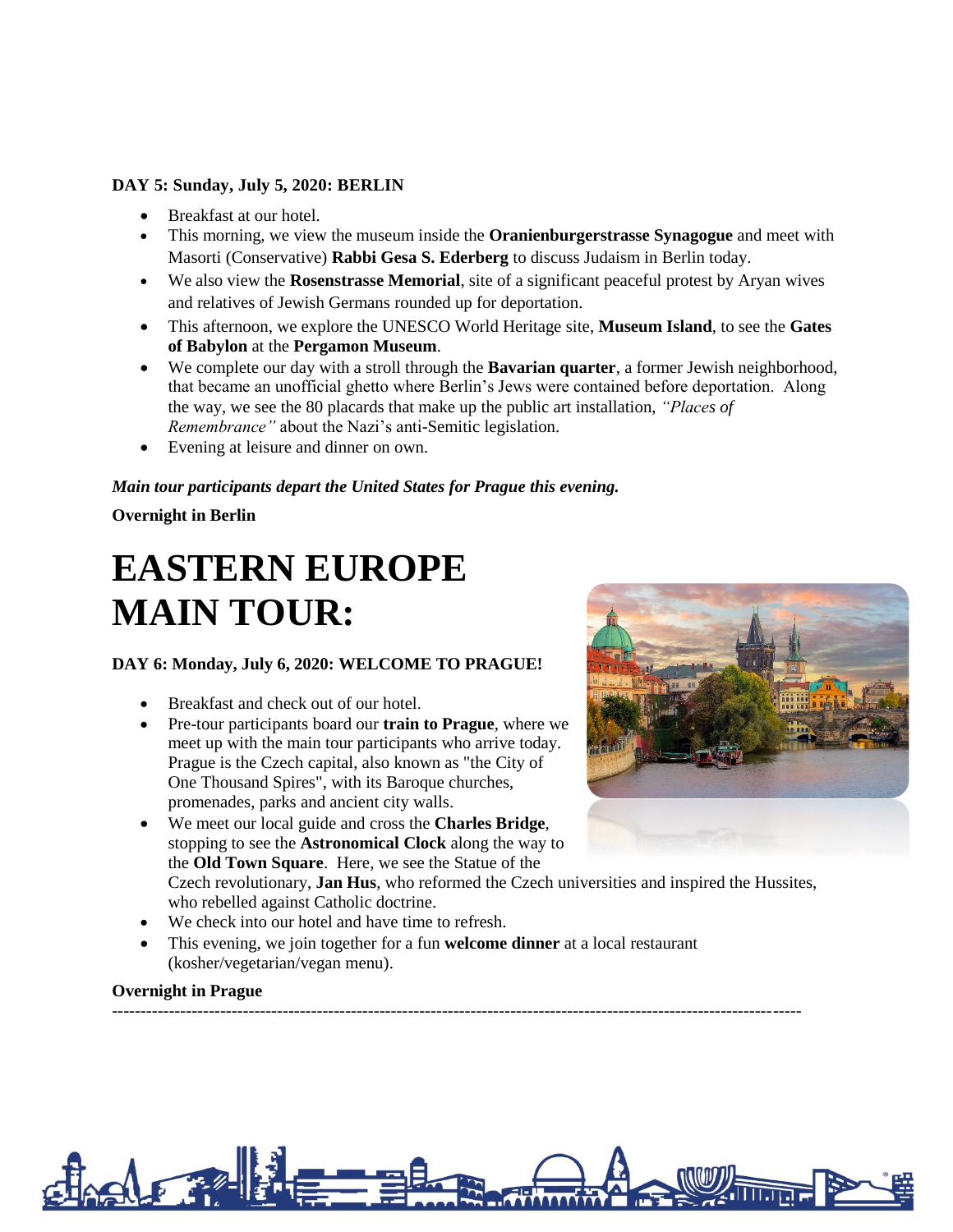#### **DAY 7: Tuesday, July 7, 2020: JEWISH PRAGUE**

- Breakfast at our hotel.
- Today, we enjoy a tour of Jewish Prague with a visit to the **Old City** to view the **Josefov**, Prague's Jewish town with its **Old Town Hall**, the **Alt-Neu Synagogue**, the **Pinkas Synagogue**, the **Maisel Synagogue**, the **Jewish cemetery,** and the **State Jewish Museum**. We also stop to see the **Jerusalem Synagogue**.
- Next, we meet with **Rabbi Ron Hoffberg**, a former resident of New Jersey, who moved to the Czech Republic to help revive a once decimated Jewish community. We learn about his small but thriving community and his work as their Conservative rabbi.
- Evening at leisure to explore and enjoy dinner on own.

#### **Overnight in Prague**

#### **DAY 8: Wednesday, July 8, 2020: TEREZIN**

• Breakfast at our hotel.

------------------------------------------------------------------------------------------------------------------------------

- Today, we travel to **Terezin**, the former "model" Nazi concentration camp. We visit the **fortress, Jewish cemetery, museum**, the **hidden synagogue**, the **memorial monument** and the town itself. While here, we see the plaque dedicated in memory of **Regina Jonas**, the first woman ordained a rabbi. We'll also hear stories of some of the great rabbis imprisoned here, including Leo Baeck, whose photos hang on the wall of the main building.
- We return to Prague for a processing session, followed by an evening at leisure and dinner on own.

#### **Overnight in Prague**

#### ------------------------------------------------------------------------------------------------------------------------------- **DAY 9: Thursday, July 9, 2020: BEAUTIFUL BUDAPEST**

- Breakfast and check out of our hotel.
- This morning, we transfer to the airport for our short flight to **Budapest**, the capital of Hungary. Situated on the opposite banks of the Danube River, the former cities of Buda and Pest are linked by a series of graceful bridges.
- Upon our arrival, we enjoy a panoramic bus tour of Budapest, including the **Royal Palace,** the **Castle Hill area**, as well as the **Fishermen's Bastion**, **Coronation Church**, **Hero's Square** and **Gellert Hill**.
- Our final stop today is at the **Israel Culture Institute**, the only one of its kind in the world, for a tour and to meet with young professionals from the Minyanim program to hear about what it's like to be Jewish in Budapest today.



We check into our hotel and enjoy the evening at leisure to discover Budapest and have dinner on own.

-------------------------------------------------------------------------------------------------------------------------

#### **Overnight in Budapest**

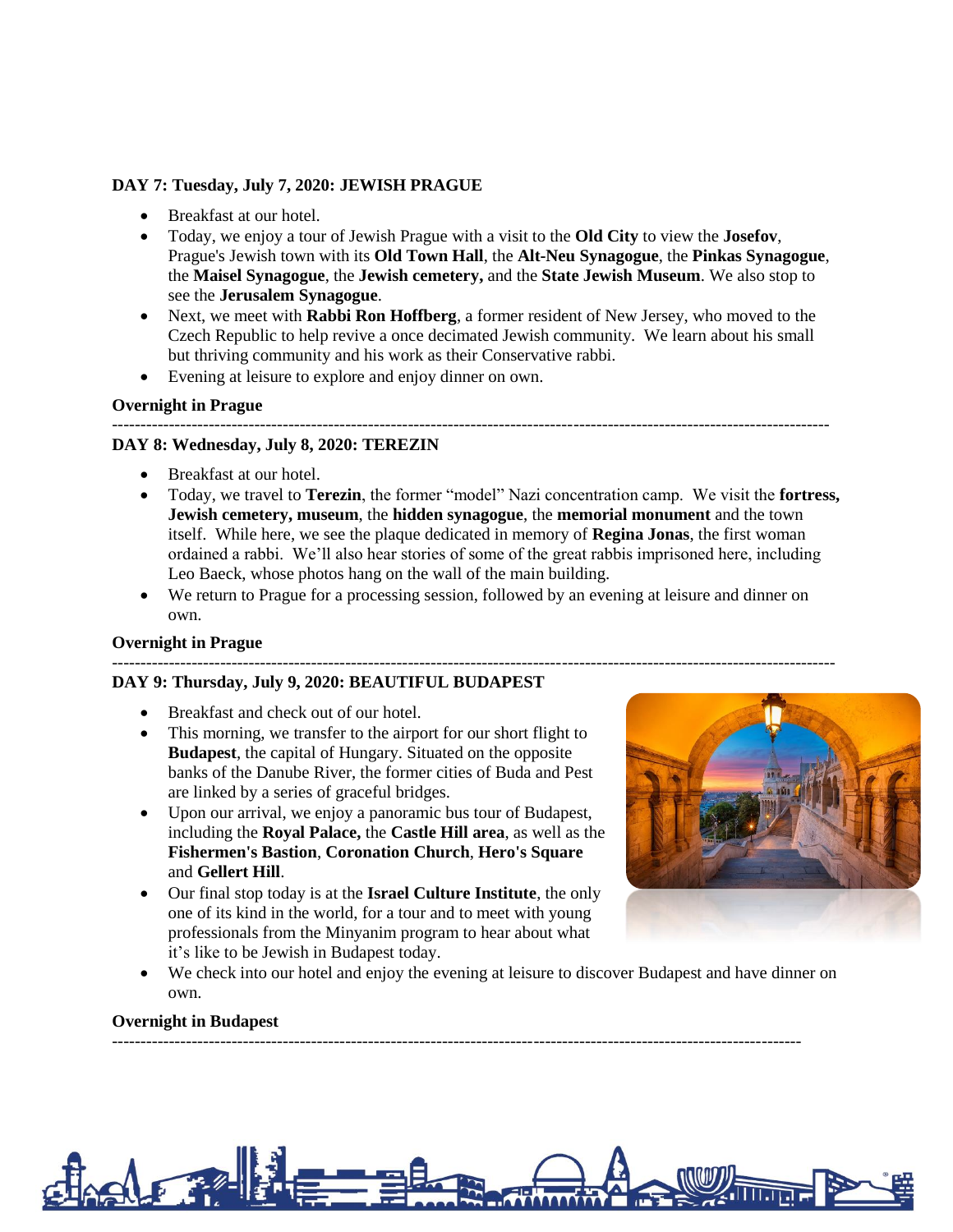#### **DAY 10: Friday, July 10, 2020: JEWISH LIFE IN BUDAPEST**

- Breakfast at our hotel.
- We begin our day at the **Raoul Wallenberg memorial statue** and then visit the **Dohany Synagogue**, the largest synagogue in Europe, followed by a visit to the **Jewish Cemetery and Museum**.
- We continue to the **Orthodox synagogue**, then to the shore of the Danube to view the famed **Shoes on the Danube** memorial, pass by the **Parliament** and complete our tour at **Liberty Square**, where we see the **"suitcase memorial"** honoring the victims of the German invasion.
- This evening, we join together for **Shabbat services** at the **Frankel Synagogue** led by **Rabbi Tamas Vero**, followed by **Shabbat dinner** with members of the community (kosher).



#### **Overnight in Budapest**

#### ------------------------------------------------------------------------------------------------------------------------------- **DAY 11: Saturday, July 11, 2020: SHABBAT SHALOM!**

- Breakfast at our hotel.
- This morning, we invite you to join us for **optional Shabbat services**.
- Enjoy a **Shabbat boxed lunch** and spend the afternoon at leisure to explore this beautiful city at your own pace. Enjoy a stroll along Vaci Utca or treat yourself to a relaxing afternoon at the thermal baths.
- This evening, we set sail on a **Danube River dinner cruise** (kosher/vegetarian/vegan menu) with members of the **Budapest JCC**.

#### **Overnight in Budapest**

#### **DAY 12: Sunday, July 12, 2020: JEWISH KRAKOW**

- Breakfast and check out of our hotel.
- This morning, we transfer to the airport and board our flight to **Krakow**.
- Upon arrival, we enjoy a **Jewish heritage tour** beginning in the old Jewish district known as **Kazimierz**, where we see the **Old Synagogue** (a massive fortress-like building erected in the 15<sup>th</sup> and 16th centuries), the **"Temple"** and the **Remuh Synagogue**.
- We drive by the site of the **Plaszow Concentration Camp**, then continue past **Schindler's Factory** and the **Little Museum at the Drugstore**.
- Later this afternoon, we check into our hotel and refresh before an evening at leisure and dinner on own.

#### **Overnight in Krakow**

------------------------------------------------------------------------------------------------------------------------------

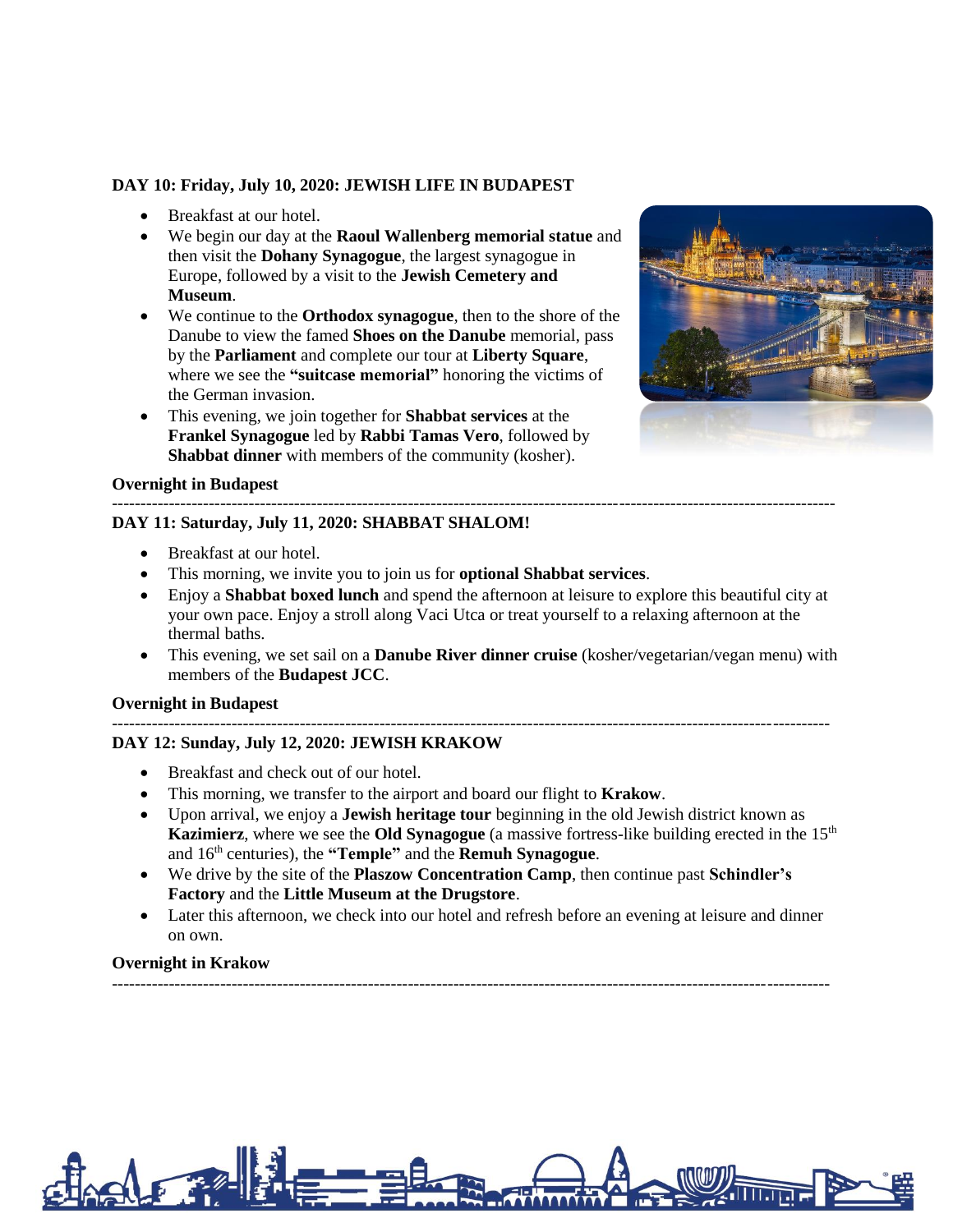#### **DAY 13: Monday, July 13, 2020: FROM DARKNESS TO LIGHT**

- Breakfast at our hotel.
- This morning, we visit the **Galicia Museum** with a chance to meet **Mirosława Gruszczyńska**, whose family saved a Jewish teenage girl fleeing the destruction of the ghetto (Pending confirmation).
- Next, we travel to **Auschwitz-Birkenau**, the infamous Nazi concentration camp, where many Jews and others perished in WWII. Here, we see the museum and pay tribute to the victims.
- We return to Krakow with time to freshen up.
- Tonight, we enjoy **dinner** together with guest speaker **Jonathan Ornstein**, Executive Director of the **Krakow JCC**, who updates us on the many exciting projects they have undertaken in what is now a growing and flourishing Jewish community in the heart of Galicia (kosher/vegetarian/vegan menu).



#### **Overnight in Krakow**

#### **DAY 14: Tuesday, July 14, 2020: MAJDANEK & LUBLIN**

- Breakfast and check out of our hotel.
- Today, we depart Krakow and travel to **Majdanek**, an extermination camp outside of Lublin in operation from July 1942 to October 1943 as part of the Final Solution. Somewhere between 700,000 to 900,000 were killed here; more than any other Nazi extermination camp apart from Auschwitz. We hear stories of the victims and visit the memorial, remembering our ancestors who perished here.
- **Boxed lunch** en route to **Lublin**.
- We check into check into our hotel and have time to relax before **dinner** together this evening (kosher/vegetarian/vegan menu).

-------------------------------------------------------------------------------------------------------------------------------

• **Optional** evening orientation walk with our tour director after dinner.

#### **Overnight in Lublin**

#### **DAY 15: Wednesday, July 15, 2020: TO WARSAW**

- Breakfast and check out of our hotel.
- This morning, we travel to **Warsaw**. Upon arrival, we stop outside **Janucz Korczak's orphanage** and hear his heartbreaking story.
- Next, we visit to the **Stawski Street buildings**, where the SS had their headquarters, followed by **Umschlagplatz**, where thousands of Warsaw Jews were gathered for final transport to Treblinka. We also visit the **Jewish Resistance Bunker at Mila 18**.
- After time for lunch (on own), we continue to the **Jewish Historical Institute** to view the Underground Archive of the Warsaw Ghetto. The **Ringeblum Archives** are a unique collection of documents that are one of the world's most significant testimonies about the extermination of Polish Jewry, hidden from the Nazis in milk containers. [\(https://www.youtube.com/watch?v=TC0SHd0n8Y8\)](https://www.youtube.com/watch?v=TC0SHd0n8Y8)